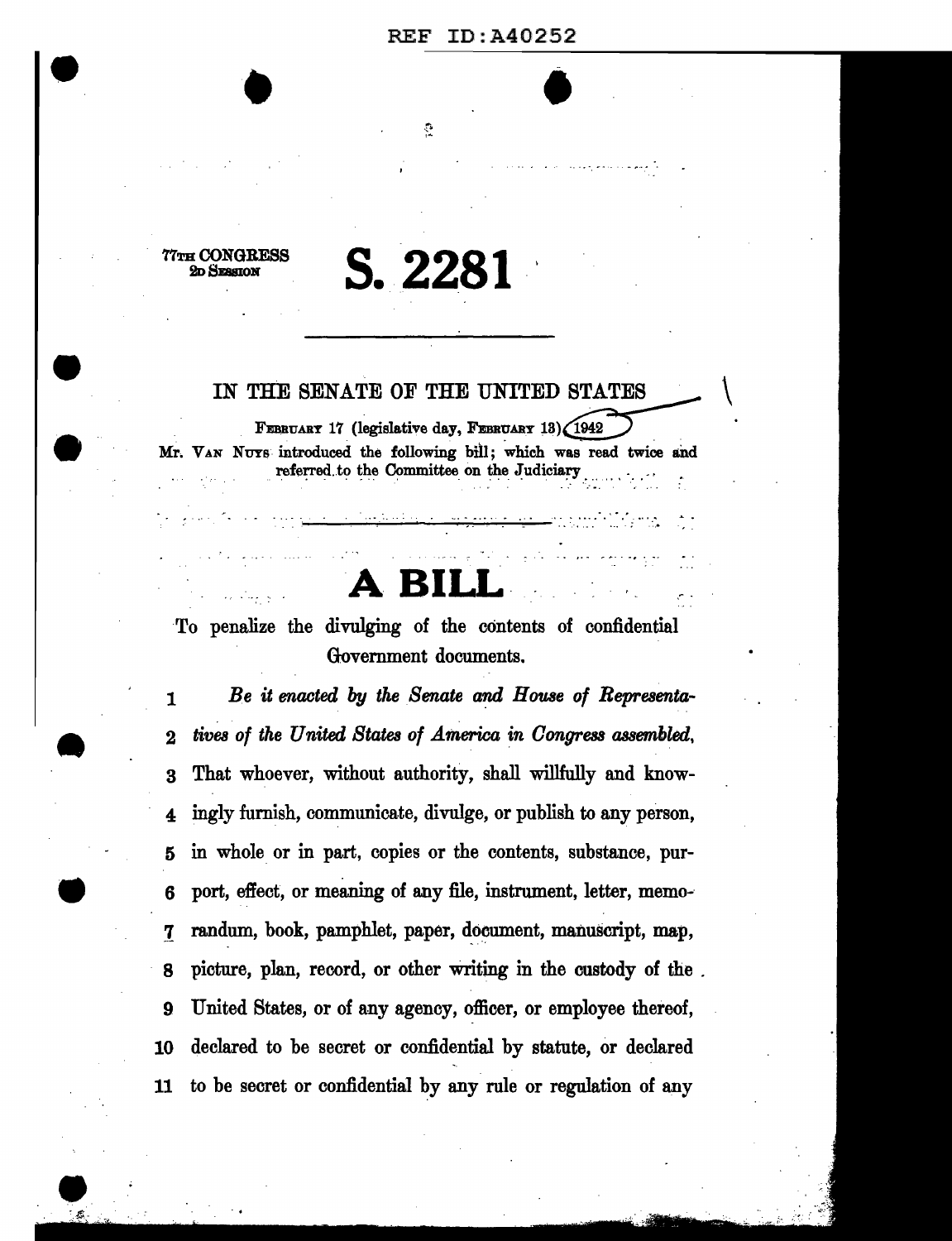department or agency of the United States of which he has  $\mathbf{1}$ knowledge or which has been published in the Code of Fed- $\overline{2}$ eral Regulations or in the Federal Register, shall be fined  $\overline{\mathbf{3}}$ not more than \$5,000 or imprisoned for not more than two  $\overline{\mathbf{4}}$ vears, or both. The provisions of this section are in addition 5 to, and do not supersede, other laws. 6

SEC. 2. The head of any executive department, inde-7 pendent establishment, or other agency may authorize the  $-8$ disclosure of information in the custody of his department.  $\cdot$  9 establishment, or agency to particular persons or classes of 10 persons or to the public generally. The provisions of section 11 1 of this Act shall not apply to disclosures so authorized. 12

المتحدث المناسبة المتحدثة المناسبة المعالمين التي تتحدد المناسبة المعالمين المناسبة المستقبل المناسبة المناسبة<br>المناسبة

المتحدث والمحارب المترامين فالأعمال فمترقم فيناد في منتظر وليس المعترفين والمنافس المعالمين

والمرار المتحدث والمتلق الملاميكي ملاما اللاهد والأرامية والمتملة فللمناقض

والمتعادل والمتاريخ للمتفاعل والمتقطع والمتحدث والمتحدث والمتارك

u d

 $\alpha$  in the particle  $\alpha$  and  $\alpha$ 

eks in kole